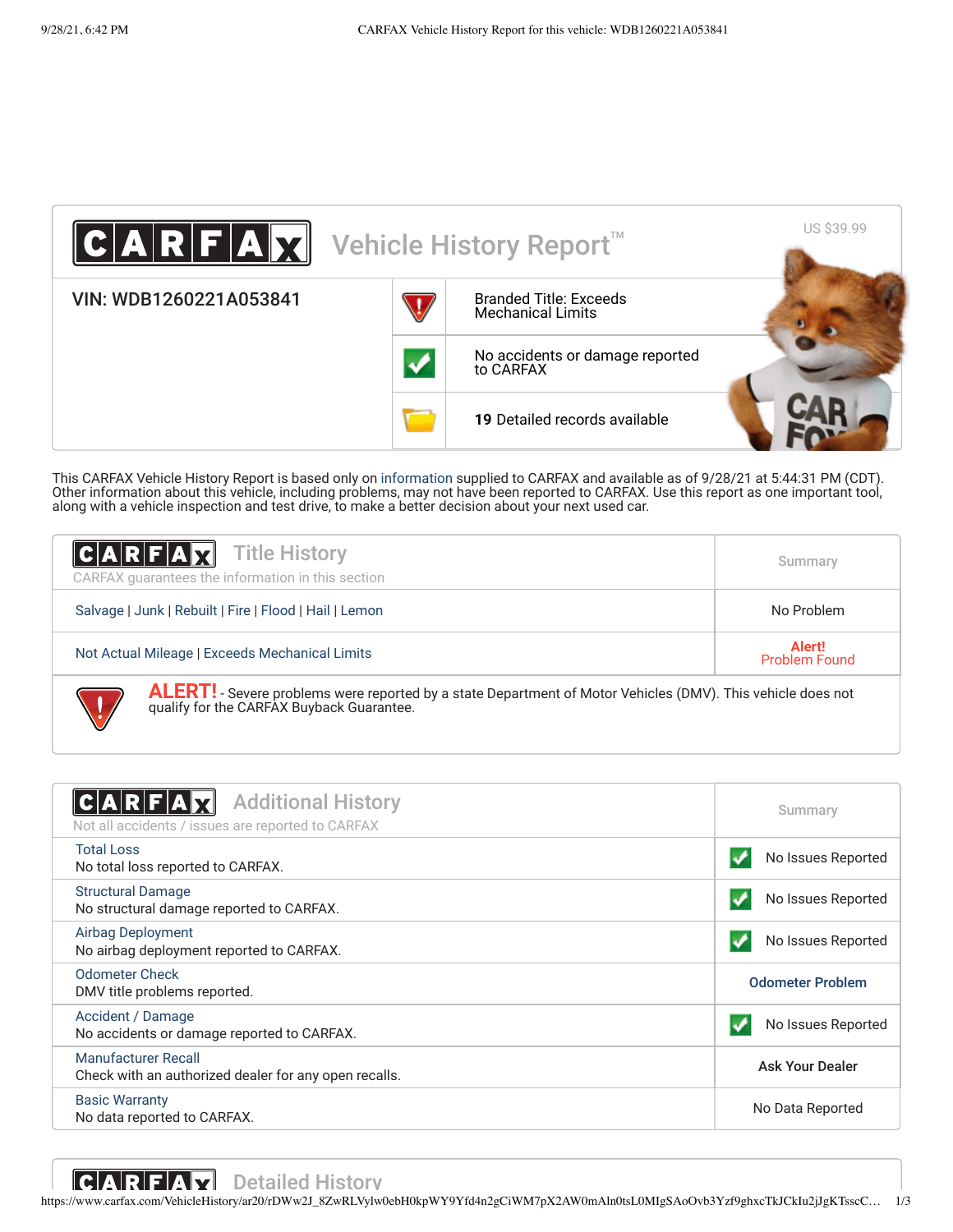ū

سمائك

<span id="page-1-0"></span>

| Date       | <b>Mileage</b> | Source                                                                             | <b>Comments</b>                                                                                                                                                                                                                                                    |
|------------|----------------|------------------------------------------------------------------------------------|--------------------------------------------------------------------------------------------------------------------------------------------------------------------------------------------------------------------------------------------------------------------|
| 10/13/2000 |                | Georgia<br>Motor Vehicle Dept.<br>Cartersville, GA                                 | Registration issued or renewed<br>- Exempt from odometer reporting                                                                                                                                                                                                 |
| 07/05/2002 |                | South Carolina<br>Motor Vehicle Dept.<br>Goose Creek, SC                           | New owner reported<br><b>EXCEEDS MECHANICAL LIMITS TITLE ISSUED</b>                                                                                                                                                                                                |
|            |                |                                                                                    | An EML title is issued when the owner<br>discloses an odometer rollover to a DMV.<br>Rollovers occur on vehicles with 5-digit<br>odometers that go from 99,999 to 00,000<br>every 100,000 miles. Mileage reported<br>after this reading is potentially unreliable. |
| 09/16/2002 | 173,002        | South Carolina<br>Motor Vehicle Dept.<br>Goose Creek, SC<br>Title #000000040775273 | EXCEEDS MECHANICAL LIMITS TITLE ISSUED                                                                                                                                                                                                                             |
| 01/12/2003 |                | Georgia<br>Motor Vehicle Dept.                                                     | Vehicle purchase reported                                                                                                                                                                                                                                          |
| 02/21/2003 | 173,856        | Georgia<br>Inspection Station                                                      | <b>Failed emissions inspection</b>                                                                                                                                                                                                                                 |
| 02/26/2003 | 173,883        | Georgia<br>Inspection Station                                                      | <b>Failed emissions inspection</b>                                                                                                                                                                                                                                 |
| 02/28/2003 | 173,891        | Georgia<br>Inspection Station                                                      | Passed emissions inspection                                                                                                                                                                                                                                        |
| 03/03/2003 |                | Georgia<br>Motor Vehicle Dept.<br>Douglasville, GA                                 | Vehicle purchase reported<br>- Title issued or updated<br>- Registration issued or renewed<br>- New owner reported<br>- Exempt from odometer reporting                                                                                                             |
| 02/20/2007 | 175,042        | Georgia<br><b>Inspection Station</b>                                               | Passed emissions inspection                                                                                                                                                                                                                                        |
| 07/11/2011 |                | Georgia<br>Motor Vehicle Dept.<br>Bremen, GA                                       | Registration issued or renewed<br>- Exempt from odometer reporting<br>- Vehicle color noted as Gray                                                                                                                                                                |
| 07/23/2012 |                | Georgia<br>Motor Vehicle Dept.<br>Bremen, GA                                       | Registration issued or renewed<br>- Exempt from odometer reporting<br>- Vehicle color noted as Gray                                                                                                                                                                |
| 07/23/2013 |                | Georgia<br>Motor Vehicle Dept.<br>Bremen, GA                                       | Registration issued or renewed<br>- Exempt from odometer reporting<br>- Vehicle color noted as Gray                                                                                                                                                                |
| 07/07/2014 |                | Georgia<br>Motor Vehicle Dept.<br>Bremen, GA                                       | Registration issued or renewed<br>- Exempt from odometer reporting<br>- Vehicle color noted as Gray                                                                                                                                                                |
| 07/13/2015 |                | Georgia<br>Motor Vehicle Dept.<br>Bremen, GA                                       | Registration issued or renewed<br>- Exempt from odometer reporting<br>- Vehicle color noted as Gray                                                                                                                                                                |
| 07/05/2016 |                | Georgia<br>Motor Vehicle Dept.<br>Bremen, GA                                       | Registration issued or renewed<br>- Exempt from odometer reporting<br>- Vehicle color noted as Gray                                                                                                                                                                |
| 07/21/2017 |                | Georgia<br>Motor Vehicle Dept.<br>Bremen, GA                                       | Registration issued or renewed<br>- Exempt from odometer reporting<br>- Vehicle color noted as Gray                                                                                                                                                                |
| 07/18/2018 |                | Georgia<br>Motor Vehicle Dept.<br>Bremen, GA                                       | Registration issued or renewed<br>- Exempt from odometer reporting<br>- Vehicle color noted as Gray                                                                                                                                                                |
| 07/08/2020 |                | Georgia<br>Motor Vehicle Dept.<br>Bremen, GA                                       | Registration issued or renewed<br>- Vehicle color noted as Gray                                                                                                                                                                                                    |